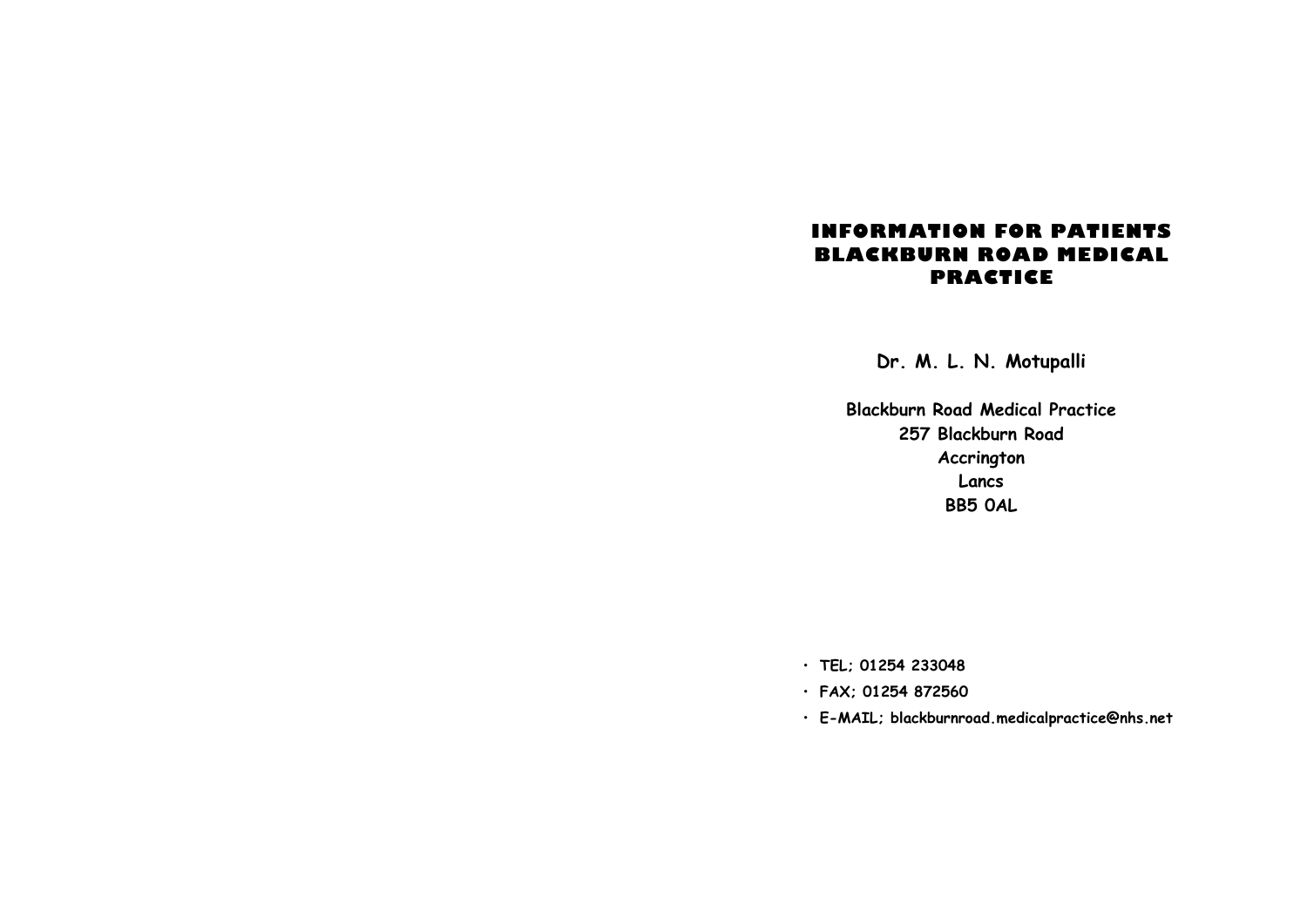## **Surgery Opening Times**

Monday 8am—6pm Tuesday 8am—6pm Wednesday 8am—12pm then 2pm –6pm Wednesday Evening opening 6.30pm—8.30pm Thursday 8am—6pm Friday 8am-6pm Closed Wednesday to allow for training 12pm-2pm Telephone triage available daily between 6pm and 6.30pm please ring the surgery number and follow the instructions Home visits are available daily for genuine cases who are unable to make it to the surgery

## **Booking Appointments**

Appointments can be booked on the day required by telephone or by attending the surgery at 8am when the surgery opens for the day. Appointments can also be booked via Patient Access online booking. Further details at www.brmpaccrington.co.uk There are limited number of pre-bookable appointments for GP's which can be booked up to 2 weeks in advance but these do get booked very quickly. Telephone consultations are also available please ask for details at the reception desk.

## **CCG details**  East Lancs CCG Chief clinical officer: Dr Mike Ions

Contact details;

Address: Walshaw House Regent Street Nelson BB9 8AS

Telephone: 01282 644700 Email: [customer.care@lancashirecsu.nhs.uk](mailto:customer.care@lancashirecsu.nhs.uk)

#### **Lancashire Area Team**

Address: Second Floor Preston Business Centre Watling Street Road Fulwood Preston Lancashire PR2 8DY

Telephone: 01772 420150 Website: <http://www.england.nhs.uk/north/north/lanc-at/> Email: [england.contactus@nhs.net](mailto:england.contactus@nhs.net)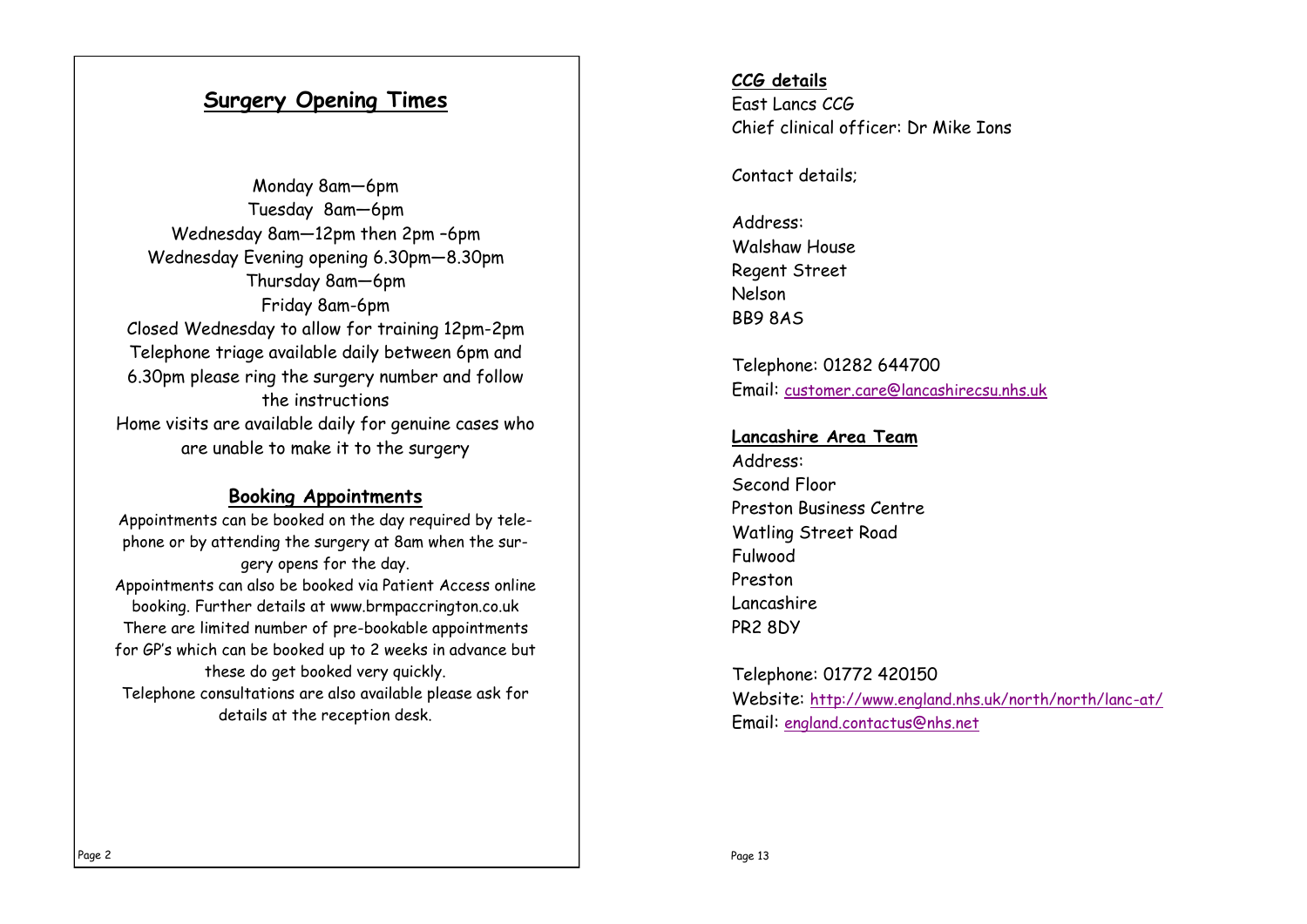## **How the Practice uses Personal Health Information**

The Practice recognises confidentiality and security in the management and use of patients' personal health information. All personal health information will be kept in a confidential manner and by those who have access to it. It is sometimes necessary to share patient information with other health organisations, other agencies and those involved in the treatment and care of the patients. This will be done in a controlled manner and with patients' consent and in the patients' best interest.

## **Out of Hours**  When the surgery is closed, if you have a medical emergency the number to ring is **111**  Urgent care centres are situated at: Burnley General Hospital Royal Blackburn Hospital - 24 hrs

or Accrington Victoria Hospital 8am-8pm

## **Local Walk in Centre**

Accrington Victoria Health Assess Centre Haywood Road Accrington BB5 6AS

Phone: 01254 770480 Opening hours: 8:00am to 8:30pm (everyday of the year including bank holidays).

**Doctors Currently at the Surgery** 

**Dr M. L. N. Motupalli** 

**BSC; MBBS; MD; DFFP; MRCGP** 

**Dr A Greenwood** 

**M.B.; Ch.B.** 

**Current locum GPs** 

**Dr T Ahmad** 

Not all doctors are available every day, please ask at

reception.

## **Nursing Staff**

**Sister D. P. Horne** 

**Sister K. McCormack** 

**Health Care Assistant D. Szatkowski** 

**Community Over 75s Sister Lisa Murray** 

#### **Practice Manager**

**Mr Robert Bury**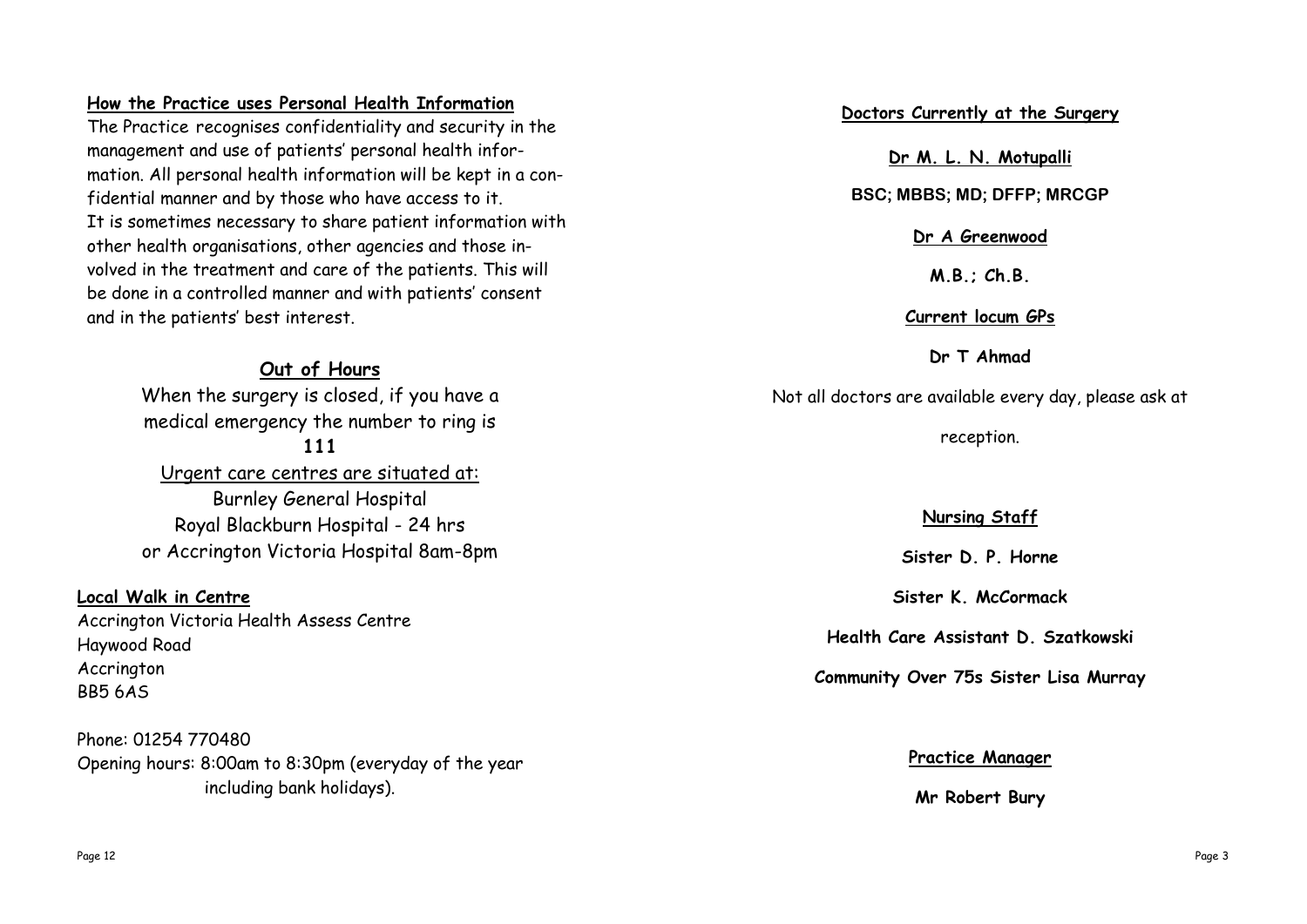## **Nurse Clinic Times**

Monday 8.45am—6pm

Tuesday 8.45am-6pm

Wednesday 8.45am-6pm then 6.30pm-8.30pm

Thursday 8.45-5.00pm

Friday 8.45am-12.30pm

Blood tests will be by appointment only, before 12.30pm each day. Blood tests can be taken in the afternoon at request, but we prefer them to be done in the morning to get them to the hospital laboratory as soon as possible.

Not all nurses are available at all times please ask at reception for details.

### **Pharmacy First Scheme**

The surgery takes part in an initiative run by the local authority called the Pharmacy First Scheme. It is intended to be used by patients suffering from minor ailments to free up GP time for more serious cases.

If you are suffering from any of the ailments listed below you can collect a Pharmacy First card from our surgery (popularly known as a "Fast Track" card due to previous name) and then take this to the pharmacy. The pharmacist will have a short consultation with you and then prescribe some medication to help you. If you do not pay for prescriptions you will not pay for this either.

## **Conditions Treated**

- Allergies
- Bites or Stings
- Hay fever
- Colds or Flu
- Nasal Congestion
- Conjunctivitis
- Constipation
- Diarrhoea
- Fever (High Temperature)
- Indigestion or Heartburn
- Pain Relief
- Toothache
- Vaginal Thrush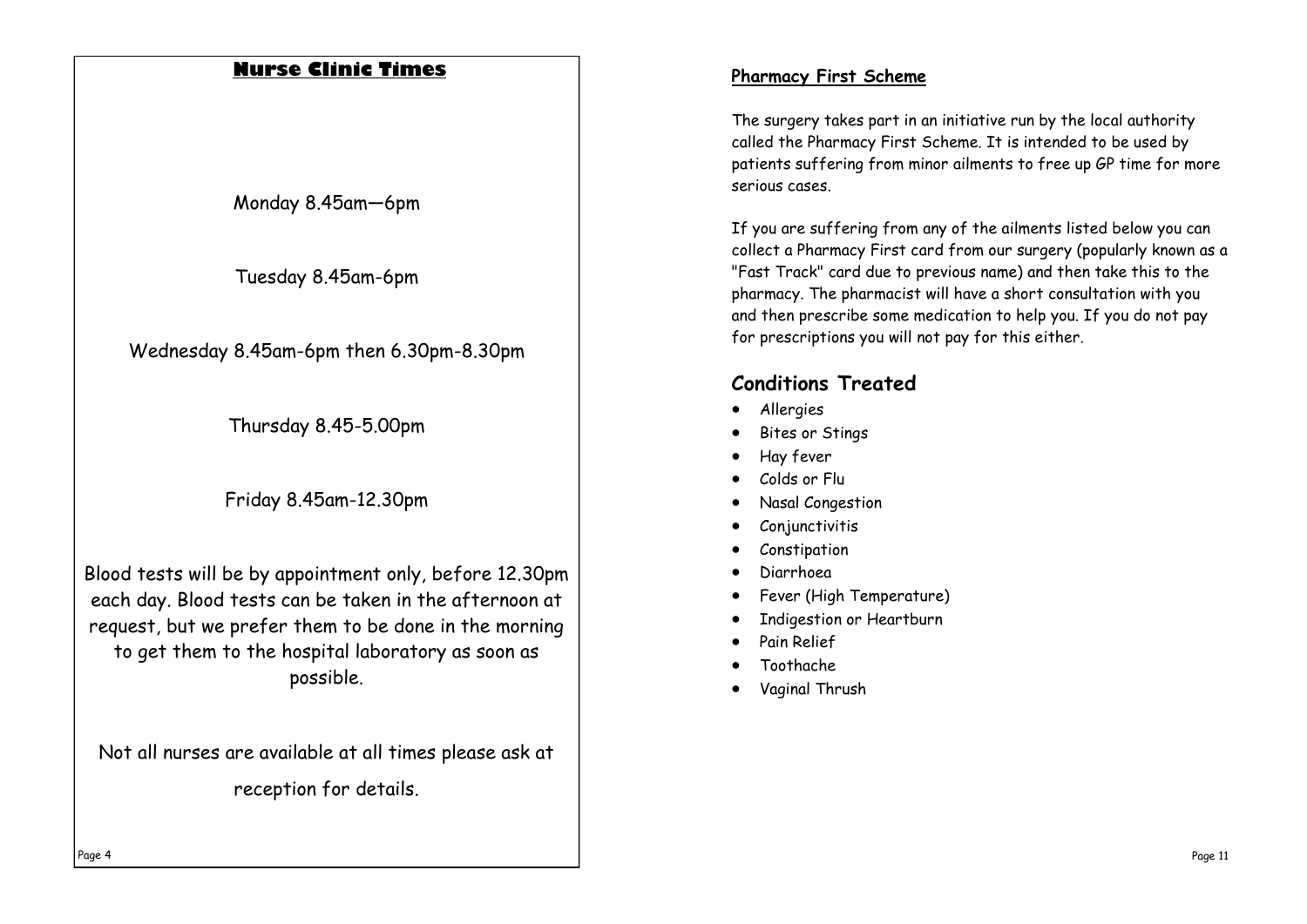#### **Clinics provided at this surgery are**

# **The Practice Boundary Area**

This boundary does not stop you from registering with the Practice and we will accept registrations from outside it. But please be aware that Home Visits outside of this area may not be possible and for this reason we encourage patients to register with local GP's when possible.



**Baby Clinic** —Wednesday 9.30am —11.30am, 6-8 week checks will be carried out by GP while you are in surgery. The Health Visitors are now based at the local childrens centre in Fairfield.

**Midwives Clinic** —Tuesday by appointment at Fairfield Nursery please ask at reception for details of this service.

**Asthma Clinic** – Daily by appointment

**Diabetes Clinic** – Daily by appointment blood tests need to be done 2

-3 days before the full appointment for a diabetic check.

**Well Woman/Man clinic** — daily by appointment

**24 hour Blood Pressure Checks** —2 consecutive appointments needed.

**Minor Operations** — by appointment only on Thursday mornings.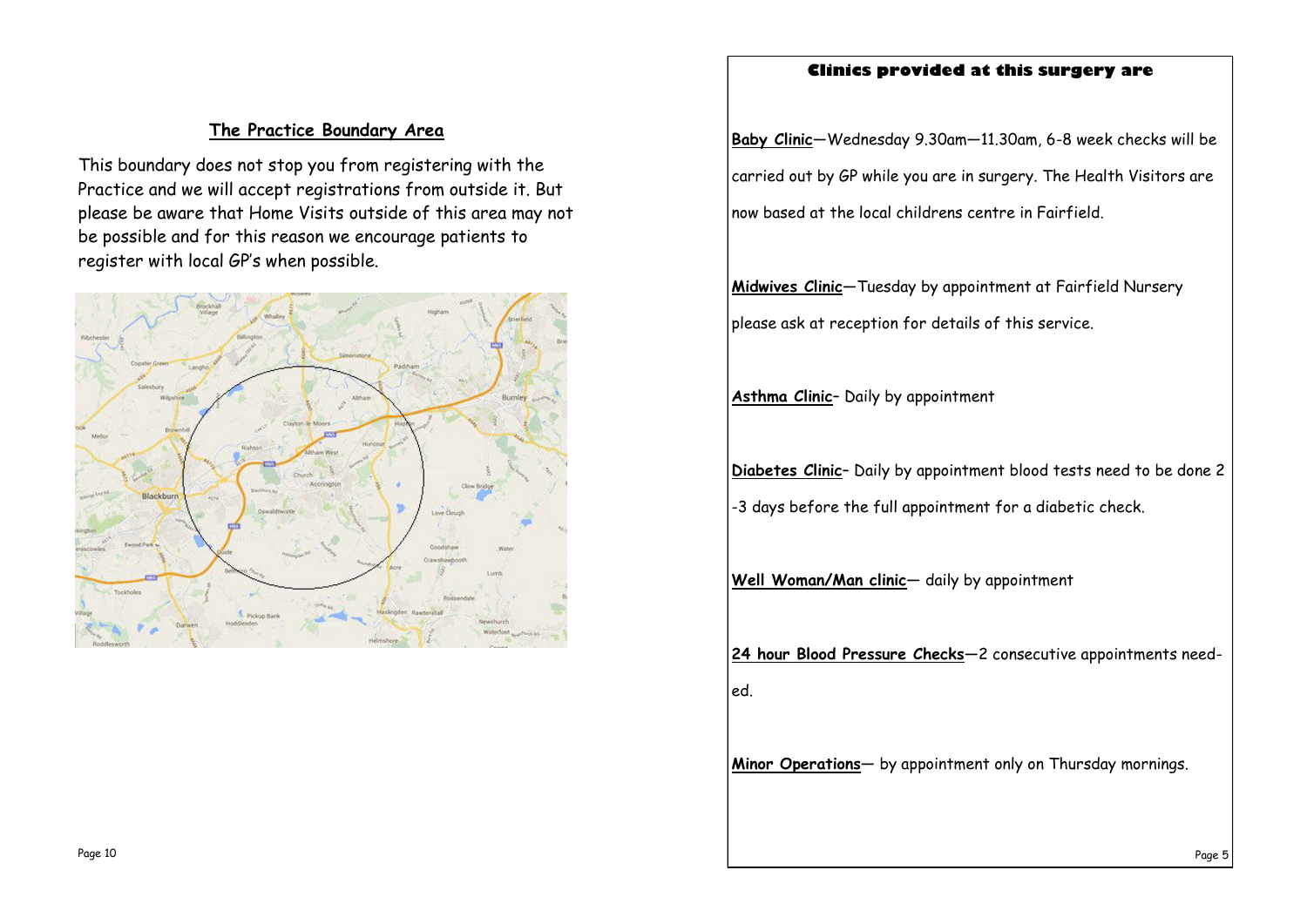### **Prescriptions**

Prescriptions can be collected after 10am in the morning, unless you are seeing a GP or nurse when, if available, you will be able to collect them when you come for your appointment. Please allow **48** hours for any repeat medication. If your prescription is put in after 2pm it will not be processed until the following day , e.g. if put in after 2pm Monday it will not be ready until Thursday morning.

Requests for acute prescriptions take a full **24** hours to process

#### **Minor Ailment Scheme**

The surgery also takes part in the minor ailment scheme which is run in conjunction with the local pharmacies. If you have a cough, cold or think you have the 'flu it's the best place to go. They can give advice and medicine that you may need without the need to see your GP. If you do not pay for your medications you will not need to pay if you use this scheme.

#### **Patient Participation Group**

The practice is currently running a Patient Group whereby patients can meet to discuss issues and improvements to the surgery. If you are interested in becoming part of this group please leave details with the reception staff.

We need people from every walk of life, the young (over 16) older people, different ethnic groups and male and female members. All patients are encouraged to come and voice their opinions on any issues they are passionate about in the surgery or local community services.

#### **Extended Hours**

The surgery jointly operates an Extended Hours opening system during the times set out in the table below. This is jointly run by ourselves, King Street Surgery, Abbey Surgery and Higher Heys Surgery. The appointments are intended for use for same day extra's or minor conditions that may have otherwise gone to A&E or a Walk-In centre. Should you need a follow up appointment with a GP please book to see your own GP instead via reception. It is an appointment only system and these are booked by calling the surgery same day. The GP you will see may not be your own doctor but will be a local GP who has full access to you medical records.

| Monday    | $6:30$ pm - $8:00$ pm |
|-----------|-----------------------|
| Tuesday   | 6:30pm - 8:00pm       |
| Wednesday | 6:30pm - 8:00pm       |
| Thursday  | 6:30pm - 8:00pm       |
| Friday    | 6:30pm - 8:00pm       |
| Saturday  | $9:00$ am - 12:00am   |
| Sunday    | Closed                |